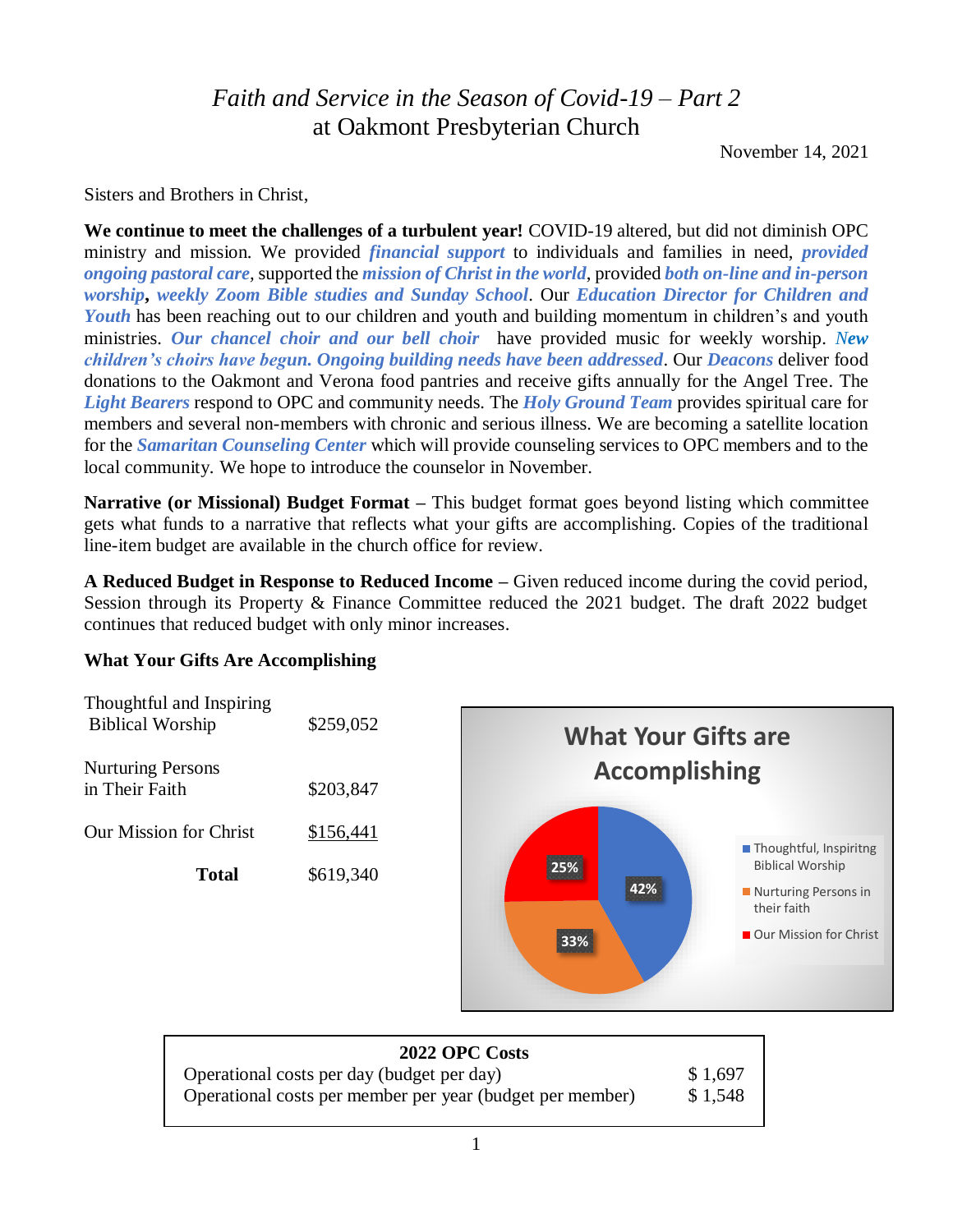# **OUR PLAN FOR REACHING OUR MINISTRY GOALS**

# **A. To Provide Thoughtful, Inspiring Biblical Worship Every Week of the Year**

We remain a community of faith worshipping God and seeking to be faithful. In worship we have maintained a Biblical and spiritual focus midst the social and political upheavals.

*2022 Worship Budget Total:* \$259,052 which includes a percentage of the utilities and insurance, the Pastors' salaries, the Music Director/Organist's salary, the Office Assistant and Custodial salaries, the Education Director for Children and children, adult and youth ministry expenses, telephone, copier and building maintenance.



These expenses, provide for a welcoming and accommodating physical facility. Regular maintenance and improvements allow the church to focus on its primary goals of worship, nurturing the faith and serving Christ in mission.

## **B. Nurturing Persons in their Faith**

OPC education fosters spiritual growth in a wide variety of venues. This fall, Sunday School and Youth Group resumed meeting. Adult education this fall includes speakers from Pittsburgh Theological Seminary, our Pastor and several church members. We also hope to resume the Friday Night Movies and more to nurture our faith. Also, we hope to continue to be a spiritual place for those in the community who desire to benefit from OPC programs. Plans are underway for a home Bible Study and for Dinner Groups that will begin in 2022.

*2022 Budget Total*: \$203,847 which includes a percentage of the utilities and insurance, Pastors' salaries, the Music Director/Organist's salary, the Office Assistant and Custodial salaries, the Education Director for Children and Youth salary, children, adult and youth ministry expenses, telephone, copier and building maintenance.